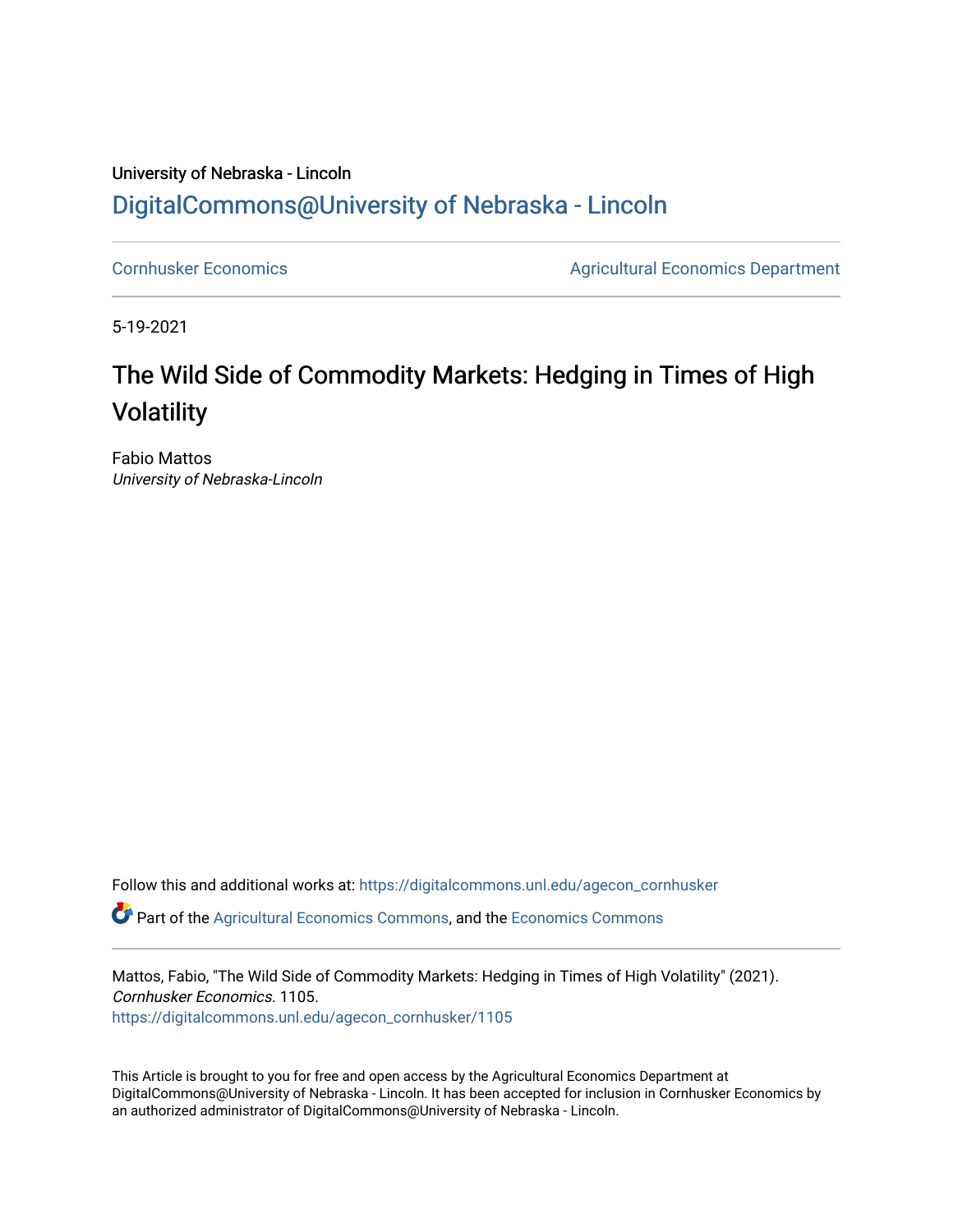

agecon.unl.edu/cornhuskereconomics

# Cornhusker Economics

## **The Wild Side of Commodity Markets: Hedging in Times of High Volatility**

Commodity markets go through periods with low volatility when we generally see small variations in prices, as well as periods with high volatility, when we tend to see large swings in prices. Regardless of the degree of price volatility in the market, producers can always use marketing contracts as a way to hedge the price risk of their operation. Even though the general mechanics of hedging are the same in periods of low volatility and high volatility, some aspects of hedging become more evident in times of high volatility. In this article, we will discuss some of these aspects focusing on hedging with futures contracts.

Futures contracts are one of many marketing contracts that we can use to hedge the price of our commodities. When we sell in the futures market, we are locking in the futures price for delivery in a given month in the future, which eliminates futures price risk. Regardless of what happens with the futures price between now and the delivery month, our futures price is already locked in and we know exactly what it will be at delivery time. On the other hand, the basis remains open when we hedge with futures contracts. Therefore, we are able to eliminate futures price risk (which is relatively large) but we still carry basis risk (which is relatively small).

For example, let us say that last fall a grain producer was planning to store some soybeans to sell in May 2021 and she decided to hedge it using futures contracts for May 2021 delivery. On October 7, 2020 this producer sold her grain using the soybean futures contract for May 2021 delivery at \$10.30/bu. Let us also assume that, based on her historical records, she was expecting a basis of -\$0.60/bu in May. In this case, she was looking at a realized price of \$9.70/bu upon delivery in May (=locked-in futures price plus expected basis). As long as the actual basis in May is really -\$0.60/bu, she will receive \$9.70/bu upon delivery. As for the futures price, it is already locked in and she does not need to worry about it anymore.

#### **Let us think of two scenarios with high volatility to discuss this hedge**

Scenario 1: The futures price goes down during the hedge (between October 2020 and May 2021). Hypothetically, let us imagine that we go through a period of high volatility and the spot price offered by the local elevator in the producer's cash market turned out to be \$6.00/bu in May 2021 and the futures price was \$6.60/bu, giving us a basis of -\$0.60/bu. The producer would then sell her grain in her cash market for \$6.00/ bu and offset her futures contracts. She would buy back the futures contract at the current price of \$6.60/ bu and leave the futures market with a profit of \$3.70/ bu (sold at \$10.30/bu when the hedge was placed, bought at \$6.60/bu when the hedge was lifted). In total, the producer would receive \$9.70/bu, i.e. \$6.00/bu from the local elevator plus \$3.70/bu gained in the futures market. In this scenario, the producer made money in the futures market, which helped her offset the lower price in her cash market. Since the basis at delivery was as expected, the producer ended up receiving \$9.70/bu as anticipated at the beginning of the hedge.

Scenario 2: The futures price goes up during the hedge (between October 2020 and May 2021). Again let us imagine that we go through a period of high volatility and the spot price offered by the local elevator in the producer's cash market turned out to be \$15.85/bu in May 2021 and the futures price was \$16.45/bu, giving us a basis of -\$0.60/bu. The producer would then sell her grain in her cash market for \$15.85/bu and offset her futures contracts. She would buy back the futures contract at the current price of \$16.45/bu and leave the futures market with a loss of \$6.15/bu (sold at \$10.30/bu when the hedge was placed, bought at \$16.45/bu when the hedge was lifted). In total, the

It is the policy of the University of Nebraska–Lincoln not to discriminate based upon age, race, ethnicity, color, national origin, gender-identity, sex, pregnancy, disability, sexual orientation, genetic information, vete

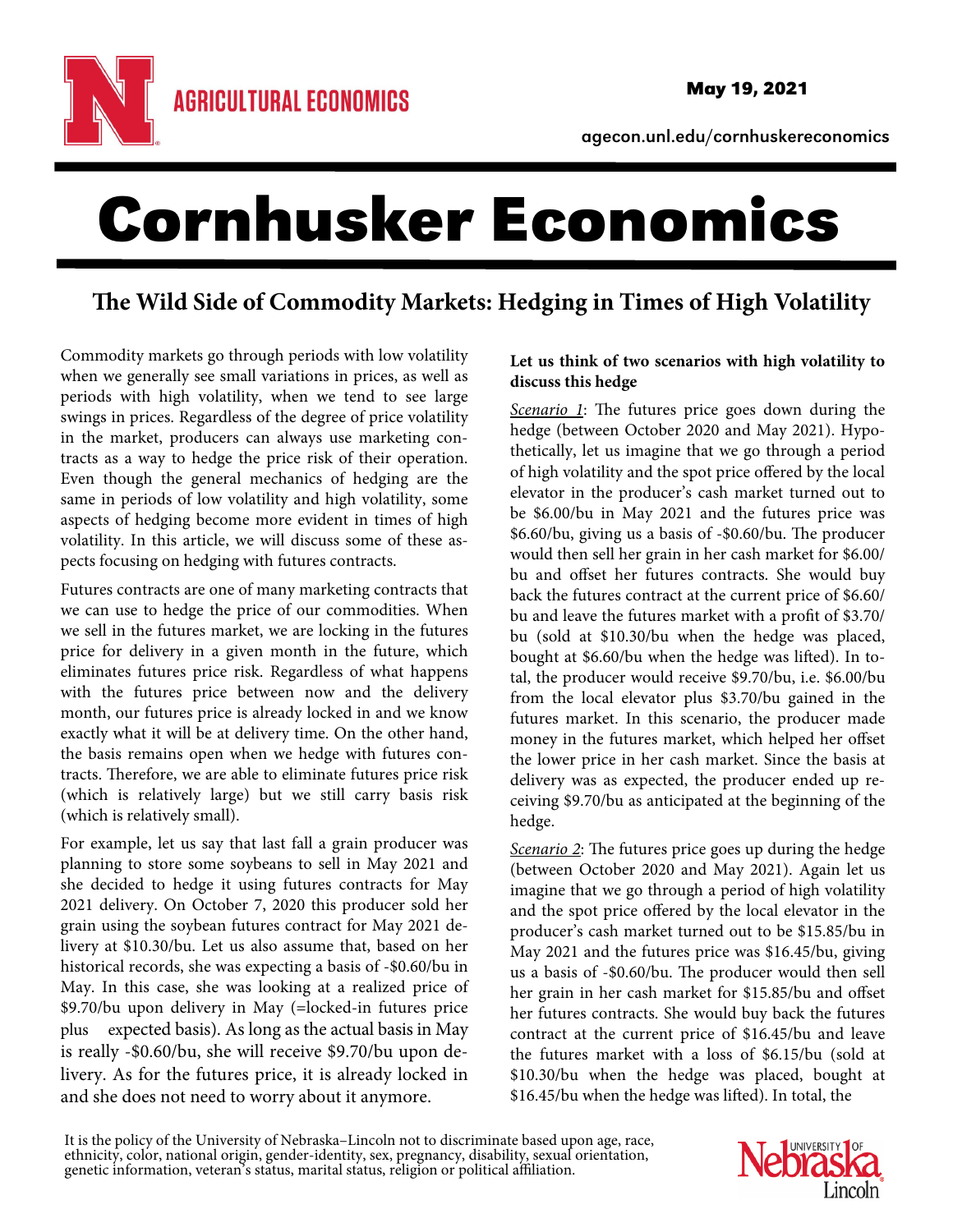producer would still receive \$9.70/bu, i.e. \$15.85/bu from the local elevator minus \$6.15/bu lost in the futures market. In this scenario, the producer lost money in the futures market, which did not allow her to benefit from the higher price in her cash market. Since the basis at delivery was as expected, the producer ended up receiving \$9.70/bu as anticipated in the beginning of the hedge.

#### **Take-away point #1: hedging is about risk management**

When prices went up during the hedge in Scenario 2, the producer could have received a higher price without the hedge. If she had not used futures contracts to hedge her grain, she would have just sold to the local elevator in May for \$15.85/bu and would have had no loss in the futures market. However, without the hedge, she would have been carrying price risk, which means that she could have made more money as prices went up just as likely she could have made less money if prices had gone down. Without the hedge, the producer would be wondering whether she would be able to receive \$15 per bushel for her grain (as in Scenario 2), or if she would end up receiving just \$6 per bushel (as in Scenario 1). When we do not hedge, we are fully exposed to the ups and downs of prices in the market.

When we hedge with futures contracts (or any other type of contract), we need to remember that we are doing that to reduce our risk. Hedging is about risk management, which means that we will not be able to take advantage of higher prices in case the market goes up but we will be protected against lower prices in case the market goes down. There is no way to get around this trade-off. If we do not hedge because we want to be able to hit a home run and sell at the highest price of the season, we will be exposed to the ups and downs of the market and we may as well end up selling at the lowest price of the season. If we want to reduce our price risk and get protection against lower prices, we will not be able to benefit from higher prices in case the market goes up. We need to be comfortable with this idea when we make a decision to hedge.

#### **Take-away point #2: there are cash flow implications of margin calls in the futures market**

When we hedge using futures contracts, we have to deal with the margin system in the futures market. There are good reasons for the existence of the margin system in the futures market, which is beyond the point of this article. What matters here is that we need to post an initial margin deposit when we start our futures hedge and then we are subject to margin calls during the hedge. Margin calls are additional deposits to our margin account in case we are losing money in the futures market. Essentially, the general idea behind margin calls is to make sure that all participants in the futures market will keep a minimum balance in their accounts and hence will still be able to honor their contracts regardless of how much money they may be losing.

In our example in Scenario 2, as the futures price was increasing between October 2020 and May 2021, our producer was losing money in the futures market with her short position. Let us assume that the producer was hedging 30,000 bushels with futures contracts for May 2021 delivery. As the futures price increased from \$10.30/bu when the hedge was placed on 10/6/2020 to \$16.45/bu when the hedge was lifted on 5/11/2021 (Figure 1), the producer received margin calls in 47 days out of the 149 days of the hedge for a total of \$184,500 in margin calls (Figure 2).



**Figure 1**. **Soybean futures price for May 2021 delivery from 10/07/2020 to 05/11/2021 (\$/bu)** 





As we can see in Figure 2, in the 47 days with margin calls during this hedge, the value of the additional deposits that the producer had to make ranged from \$300 to \$12,750. Just as an exercise, if we divide the total value of margin calls (\$184,500) by the number of margin calls (47), we would be looking at an average value of \$3,925 per margin call. This has important cash flow implications because the producer had to have the equivalent of \$184,500 in available funds during the hedge in order to meet the 47 margin calls.